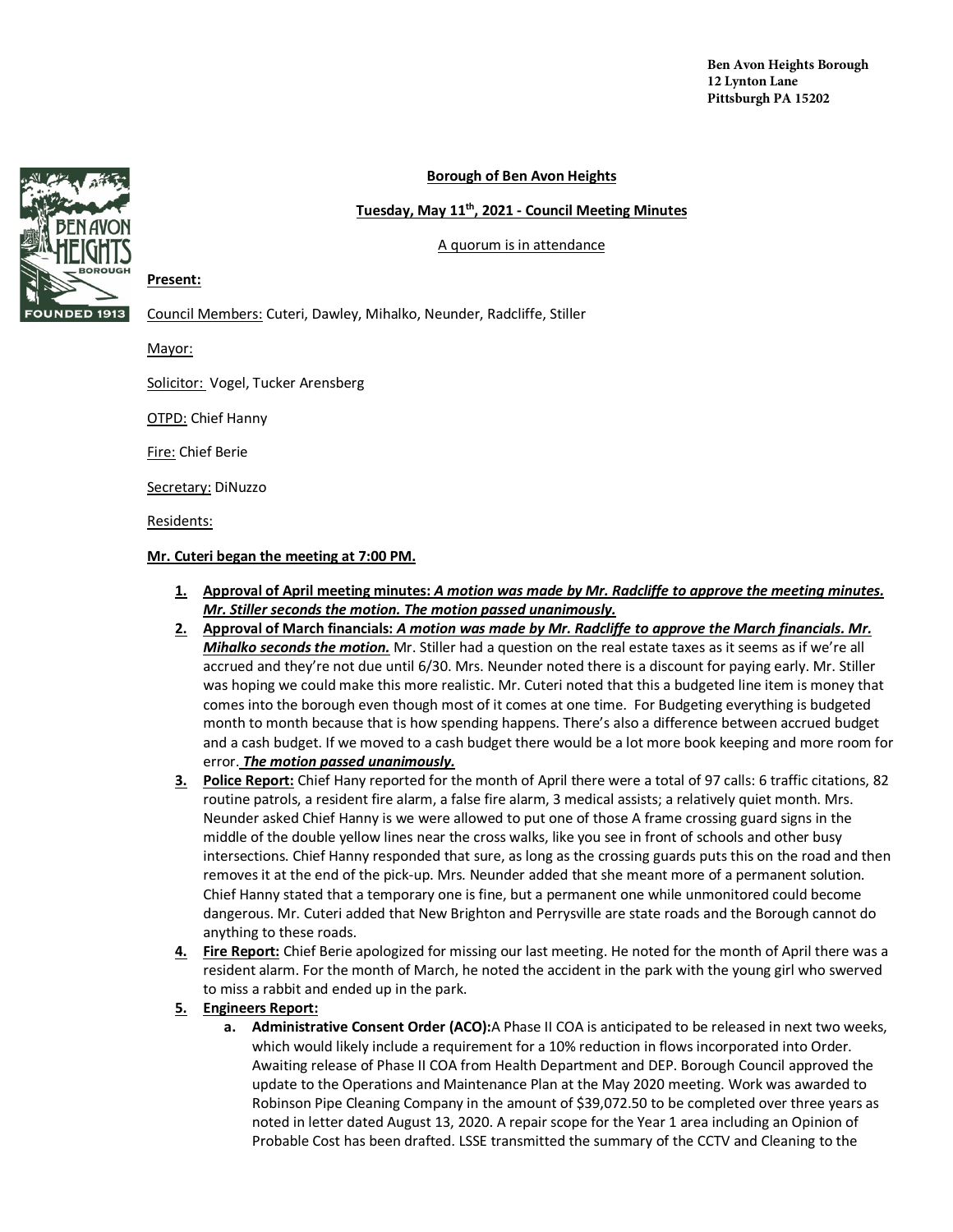Borough on February 19, 2021. LSSE has contacted Robinson Pipe to schedule the Year II CCTV work. Work tentatively planned to begin May 17, 2021.

- **b. MS4 Permit**: PaDEP issued MS4 Waiver Approval letter on April 24, 2018. Next permit cycle is September 2023. Waiver will be submitted in early 2023.
- **c. 2021 Roadway Improvement Program**: Pre-construction meeting held on April 23, 2021. Roadwork will begin May 24<sup>th</sup> as the start date had to be pushed back due to weather. Mr. Mihalko questioned where they would be staging for this project. Mr. Radcliffe noted that the largest foot print in the community of asphalt is at the intersection of Cambridge and Briar Cliff. LSSE also noted that they will send notification to the residents prior to the work taking place.
- **d. 2021 CCTV Status Report:** LSSE reported that CCTV work will begin this week.
- **e. Shannopin Developers Agreement:** LSSE reviewed the requested report and had a few outstanding items with the report. The first item was that the report was not sealed by a licensed professional and the other item was that they need to get the storm water agreement signed once they complete the construction. Mr. Cuteri requested Ms. DiNuzzo reach out to Shannopin to verify that the items LSSE put in their report are being taken care of before we can move forward on the Developers agreement. LSSE also noted that any drawings pertaining to this project should also be included in the Developers agreement. LSSE also noted that there is a Storm water maintenance fee that will need to be worked out. Mr. Cuteri questioned if this should be done annually. LSSE responded that it should be inspected yearly. Mr. Vogel also noted that the Storm water agreement should be part of the developer's agreement. Mr. Cuteri also questioned if this gas line extension would impact the developer's agreement. LSSE did not believe this would impact the agreement.
	- **i. Gas Line Extension:** LSSE reached out to the company doing the gas extension and walked them through as their map did not accurately depict the property and right of ways. What they're doing is extending the line at the top of the hill, to provide additional services to the fitness center.
	- **ii. Council Discussion and Debate:**
- **f. New Sewer Tap: Berardi:** Mr. Cuteri noted that the Berardi residence is demoing their current garage and building a new one and would like to tap into the sewer line. Mr. Cuteri questioned if this was a deep line, LSSE stated it was about 10 feet deep. LSSE did not believe there was any reason why they could not tap in there. LSSE also reminded council that they do not have any tap fees in place. Council requests the following information from the Berardi household:
	- **1. Who is installing the sewer/tap**
	- **2. Copy of insurance certificate**
	- **3. Final inspection from Allegheny county**
	- **4. Pictures of install before they backfill the tap.**
- **g. Sewer Letter from Ben Avon:** LSSE noted that there are two interceptor that run down the hill: one interceptor is Bellevue/Ben Avon which then flows down to ALCOSAN; the other interceptor flows down from Ross, then Avalon down to ALCOSAN. LSSE worked with Avalon with dye testing as there were some confusions on the map; they did find some errors as the sewers crisscrossed in a few places. The letter Ben Avon sent to Ben Avon Heights indicated Avalon will be involved but after these findings, they will not. LSSE believes Ben Avon will propose a plan of action, but they nor the Borough of Ben Avon Heights have received this as of yet. Mr. Cuteri stated that in the letter they mentioned a house count to pay for the repair work – not to get it ready for transfer. LSSE advised that before agreeing to anything, to confirm what sewers the Borough is paying for; anything above the connection point the Borough should not be responsible for. Mr. Cuteri requested that LSSE provide council with a map of the sewers to show council what the Borough should be responsible for as that would be conducive moving forward. Mr. Mihalko noted that the letter accounted for all homes in Ben Avon Heights, which all homes do not flow through one line, stated earlier in the meeting. Mr. Stiller noticed we pay Ben Avon \$1,000 yearly, is this part of that payment. Mr. Cuteri responded that this agreement with Ben Avon was created over 50 years ago, it's to pay for transporting our waste through their lines, but this letter we're discussing is referring to Allegheny county taking over the certain sized sewer lines throughout the district. Before you can transfer the line, they must be repaired or upgraded.
- **6. Public Comment:** There was no public present